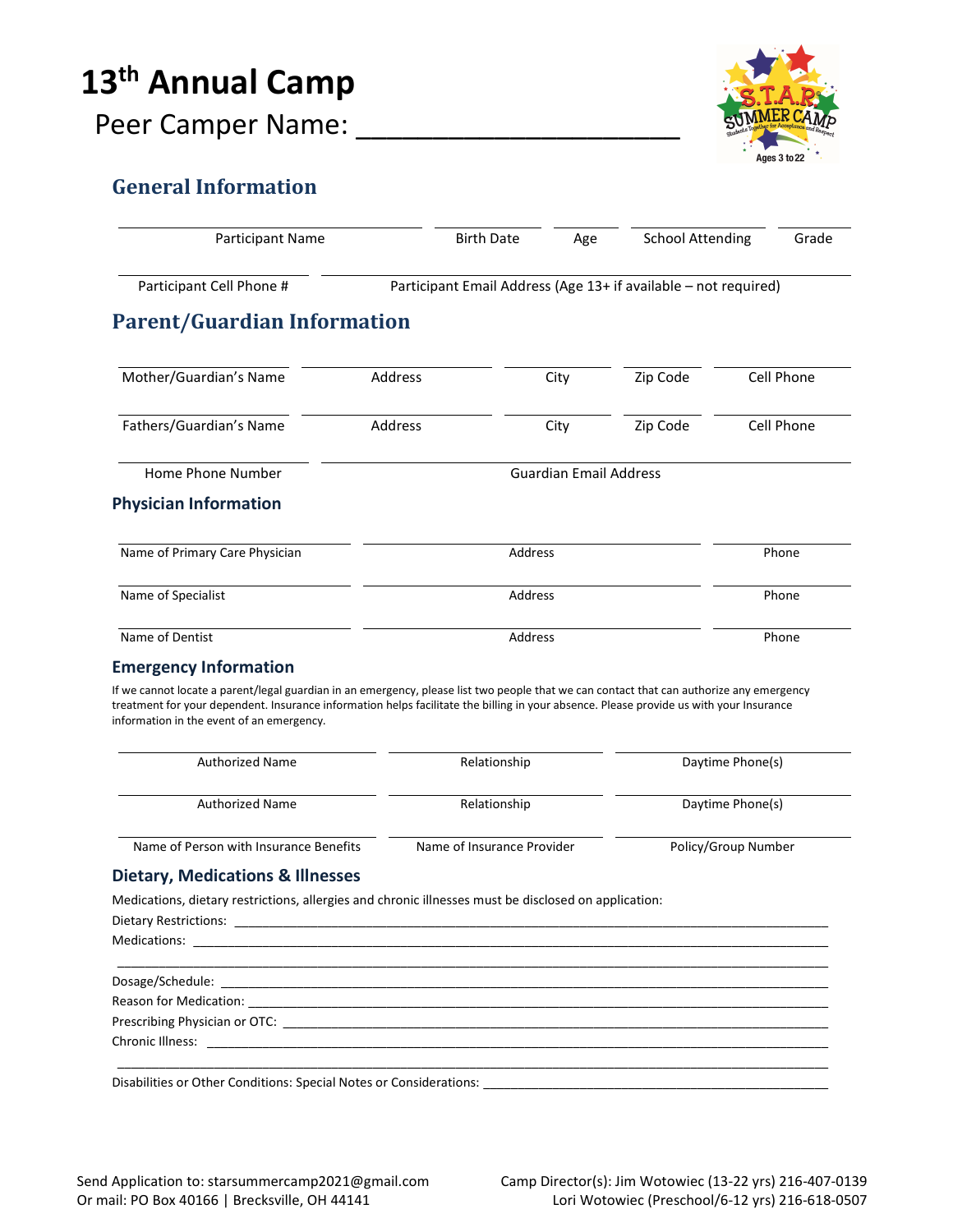### Peer Camper Name:

#### Allergies

Food Allergies (describe allergy what happens):

Medication/Other Allergies (describe allergy what happens):

#### Emergency Form Signature

In the event of any emergency, I authorize contact with and release of Physician and Emergency Information and authorize treatment from any licensed hospital, physician and/or medical personnel any treatment deemed necessary for my ward's immediate care and agree that I will be responsible for payment of any and all medical services rendered.

\_\_\_\_\_\_\_\_\_\_\_\_\_\_\_\_\_\_\_\_\_\_\_\_\_\_\_\_\_\_\_\_\_\_\_\_\_\_\_\_\_\_\_\_\_\_\_\_\_\_\_\_\_\_\_\_\_\_\_\_\_\_\_\_\_\_\_\_\_\_\_\_\_\_\_\_\_\_\_\_\_\_\_\_\_\_\_\_\_\_\_\_\_\_\_\_\_\_\_\_\_\_\_

\_\_\_\_\_\_\_\_\_\_\_\_\_\_\_\_\_\_\_\_\_\_\_\_\_\_\_\_\_\_\_\_\_\_\_\_\_\_\_\_\_\_\_\_\_\_\_\_\_\_\_\_\_\_\_\_\_\_\_\_\_\_\_\_\_\_\_\_\_\_\_\_\_\_\_\_\_\_\_\_\_\_\_\_\_\_\_\_\_\_\_\_\_\_\_\_\_\_\_\_\_\_\_

I certify that I am the parent or legal guardian of participant name below; i have read and fully understand the consent for release of medical information and/or emergency medical treatment and do hereby consent voluntarily and without reservation to all activities provided for herein.

Parent/Legal Guardian Printed Name Parent/Legal Guardian Signature Date

#### Authorized Pick Up Information

Should your participant become ill during Camp, please list four people who you would authorize to pick up your participant from the Program. Please remember to include yourself, spouse, family members, etc. Please note that a photo ID must be presented to the Camp Staff before your minor participant will be released. Participants WILL NOT be released to any person not listed on the Authorization Form.

Authorized Name **Relationship** Relationship Daytime Phone(s)

Authorized Name The Relationship Controller Maytime Phone(s)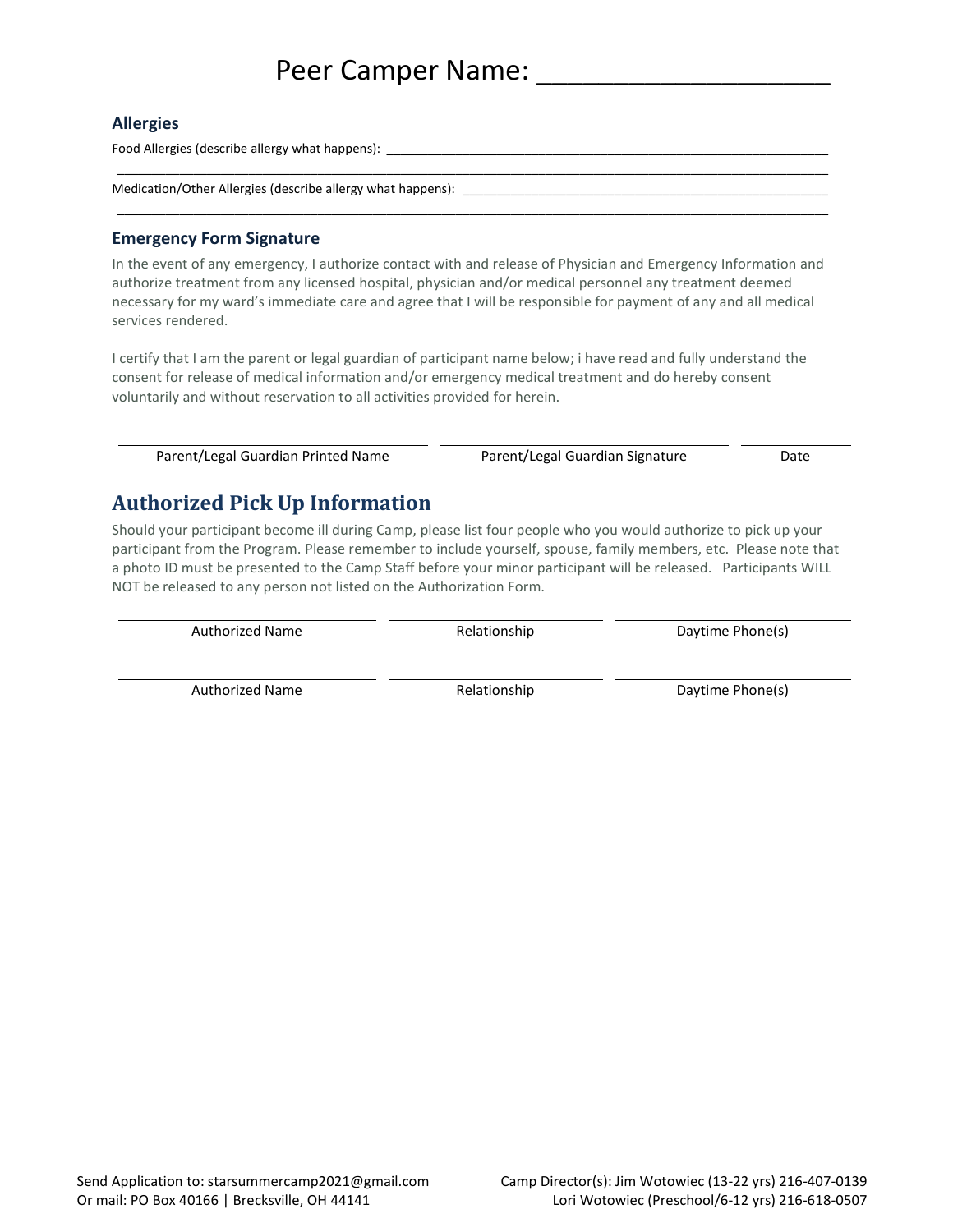# 13<sup>th</sup> Annual Camp

Peer Camper Name:



Enrollment (Please select the sessions your Peer Volunteer will attend):

For typical peers/volunteers ages 3-12, the cost is \$75.00 per week. There is no charge for peers age 13-22.

|                                       | <b>Choose Your Session</b>                                       |                     |                                                                        | <b>Choose Available Days</b>                                                                                                                                                                                            |
|---------------------------------------|------------------------------------------------------------------|---------------------|------------------------------------------------------------------------|-------------------------------------------------------------------------------------------------------------------------------------------------------------------------------------------------------------------------|
| <b>Session One:</b><br>July $11 - 15$ | ◯ Preschool (3-5)<br>$\bigcirc$ Age 6-12<br>$\bigcirc$ Age 13-18 | \$75<br>\$75<br>\$0 | $8:30$ AM $-11:30$ AM<br>$9:00$ AM $- 2:00$ PM<br>$8:30$ AM $-1:30$ PM | $\bigcap$ Mon $\bigcap$ Tue $\bigcap$ Wed $\bigcap$ Thu $\bigcap$ Fri<br>$\bigcap$ Mon $\bigcap$ Tue $\bigcap$ Wed $\bigcap$ Thu $\bigcap$ Fri<br>$\bigcap$ Mon $\bigcap$ Tue $\bigcap$ Wed $\bigcap$ Thu $\bigcap$ Fri |
| <b>Session Two:</b><br>July $18 - 22$ | $\bigcirc$ Preschool (3-5)<br>Age 6-12<br>$\cdots$<br>Age 13-18  | \$75<br>\$75<br>\$0 | $8:30$ AM $-11:30$ AM<br>$9:00$ AM $- 2:00$ PM<br>$8:30$ AM $-1:30$ PM | $\bigcap$ Mon $\bigcap$ Tue $\bigcap$ Wed $\bigcap$ Thu $\bigcap$ Fri<br>$\bigcap$ Mon $\bigcap$ Tue $\bigcap$ Wed $\bigcap$ Thu $\bigcap$ Fri<br>$\bigcap$ Mon $\bigcap$ Tue $\bigcap$ Wed $\bigcap$ Thu $\bigcap$ Fri |

#### Camp Orientation

Camper orientation will take place on Sunday, July 10, 2022:

- Age 3-5: Liberty Play Ground 4:00 pm
- Age 6-12: Liberty Play Ground 5:15 pm
- Age 13-18: Independence Old Recreation Center 4:00 pm

#### Mandatory First Time Peer Training Session:

Training session is required for first time peers who have NOT worked at S.T.A.R. Camp in the past. If you are not able to attend the training, you will not be able to attend camp. Training information will be provided upon acceptance into camp.

#### Payment

 $\bigcirc$  Cash  $\bigcirc$  Check (payable to STAR Camp)  $\bigcirc$  N/A  $\bigcirc$  Other:

Payments must be received by June 1, 2022. A copy of the campers IEP MUST be included with the application. Questions? Please contact the age appropriate camp director listed below.

T-shirt Size: ○ Adult ○ Child ○ XS ○ S ○ M ○ L ○ XL ○ XXL ○ XXXL  $\bigcirc$  Preschool  $\bigcirc$  2T  $\bigcirc$  3T  $\bigcirc$  4T  $\bigcirc$  5T  $\bigcirc$  6T

#### Photograph/Video Release:

I hereby consent to the S.T.A.R Camp and The City of Independence to reproduce photographs or videos of my child for publicity or advertising purposes.

#### Notice on Medication:

Please be aware that medication CANNOT be administered at STAR camp.